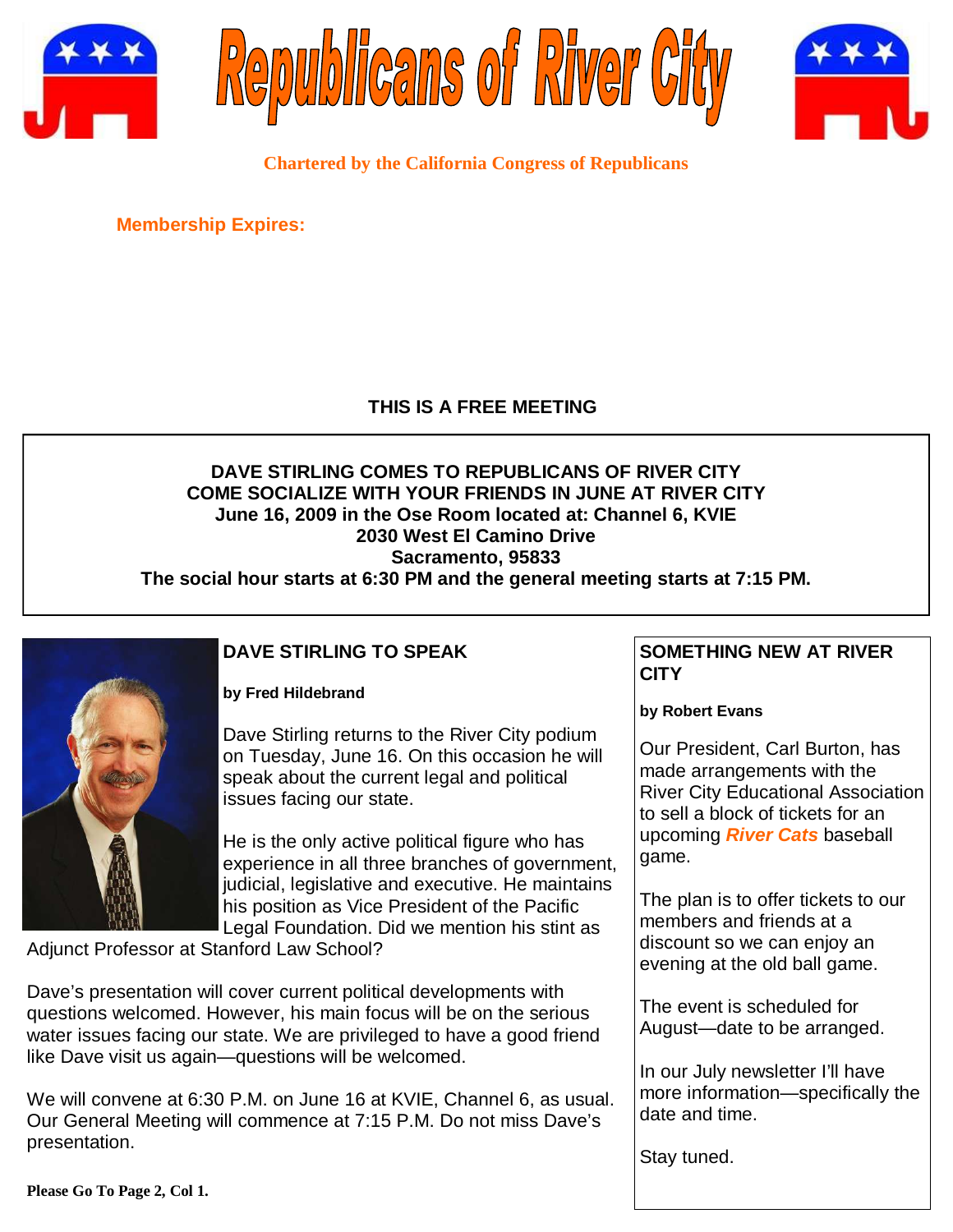## **DAVE STIRLING TO SPEAK (Cont.)**

Dave Stirling is currently Of Counsel with Pacific Legal Foundation <www.pacificlegal.org>, and served as Vice President of the Foundation for ten years.

Prior to joining PLF, Mr. Stirling served eight years as Chief Deputy Attorney General at the California Department of Justice. In the November, 1998 election he was the Republican candidate for Attorney General.

Mr. Stirling's public service includes being a Superior Court Judge in Sacramento County; General Counsel of the California Agricultural Labor Relations Board; three terms as an elected Member of the State Assembly; and a Member of the California Regional Water Quality Control Board - L.A. Region.Prior to public service he practiced law in southern California for several years, most of those with his law firm of Shay, Stirling and Jones.Mr. Stirling helped establish PLF's Endangered Species Act Reform Project as a long term effort to make more peoplefriendly one of the nation's most onerous laws. In 2006, he was a Visiting Fellow at the Hoover Institution at Stanford University, during the research and early writing of his book on modern environmentalism, and how, through the Endangered Species Act, it destructively impacts people's lives, livelihoods, and property rights. The book, Green Gone Wild - Elevating Nature Above Human Rights, was published in May 2008. <www.greengonewildbook.com>

**Page 2** Dave grew up in Morgan City, Louisiana. He is a graduate of Principia College, and received his law degree from Tulane University School of Law. He and his wife and daughter live in Walnut Grove, CA. He also has two adult sons: Phillip, a deputy district attorney in the L.A. County District Attorney's Office, and Dwight, a JAG officer now serving in Kosovo with the California Army National Guard.





**THE GOVERNOR'S CORNER** 

Schwarzenegger

#### **Governor Schwarzenegger**

I'm traveling up and down the state of California to talk about the budget and about our financial crisis that we have. So it is very important that we fix this big problem that we have, which is a \$24 billion budget deficit and we have to do this as quickly as possible. Nearly four months ago the legislators from both parties came together and have solved \$36 billion out of the \$42 billion budget. Part of that budget agreement required us, by law, to go back to the people for approval, which was the \$6 billion, Proposition 1A-1F. But we went to the people right at a time when

the people actually wanted to send Sacramento a very powerful message, which is, do your jobs yourselves, don't come to us with those complex issues, live within your means, get rid of the waste and the inefficiencies and don't raise our taxes.

Now, as I stand before you here today, we are in the midst of the greatest economic decline and recession since the Great Depression. As a matter of fact, in the past 18 months we have seen one-third of the world's wealth literally evaporate. As a matter of fact, today I heard in the news also that there is literally \$1.3 or \$1.4 trillion dollars in America just gone—, \$1.3 to \$1.4 trillion dollars, just gone.

Because of that and because of California's outdated and volatile tax system, our revenues have dropped by 27 percent in this last year alone. And, when adjusted for inflation and population, that means that we now have revenues the same as we had in the late '90s, just to make you understand of how low our revenues are.

Today, just four months after our February budget, we again face another \$24 billion budget deficit. The immediate task before us is to cut spending to the money that we have available. Now, I have already used my executive order and my executive authority to reduce the state's payroll and I have also proposed the necessary cuts to the three largest areas in our budgeting, which is education, health care and prisons.

As I have said last week to the legislators during my address to the Joint Session, there is absolutely no time to waste. We

**Please Go To Pg. 5, Col 1)**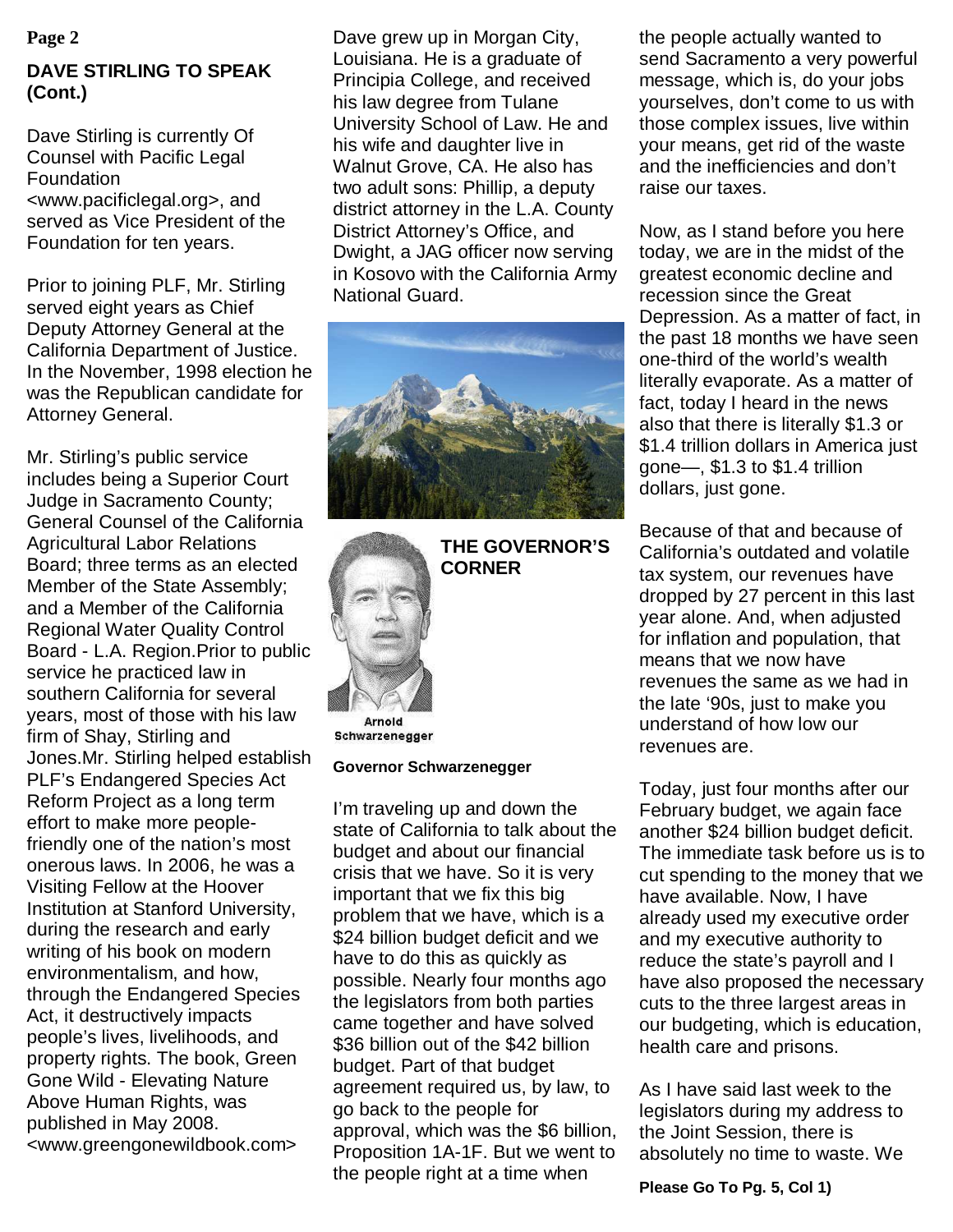# **Page 3 IN MY OPINION:**

**by Chris Angle** 

#### **CALIFORNIA SUPREME COURT DEFENDS DEMOCRACY-AND THE RULE OF LAW**

Last month, despite coming under enormous pressure from the Democrats, the Governor, the media, and other assorted interest groups, the California Supreme Court resisted inflicting a major wound on democracy and affirmed that the people of California have the right to amend their Constitution as they see fit. By voting to uphold Proposition 8, the Court delivered a stinging rebuke to members of the political class who had revealed their contempt for democracy and the democratic process by urging the Court to overturn a voterapproved constitutional amendment. While there is certainly a case to be made that California's voter initiative/ constitutional amendment process has been abused by special interests to insert favorable amendments into the Constitution (resulting in the 3rd longest Constitution in the world by some estimates), the process is still legal in this state. The willingness of many in the political class to advocate the invalidation of a decision reached by legal and democratic means, for no other reason than that they disagreed with that decision, bespeaks an arrogance and disdain for the views of their fellow Californians that could possibly eventually prove problematic for California's long-term future as a democratic republic.

At the same time that the Court was upholding Proposition 8, it was also validating roughly 18,000 same-sex marriages that were performed in the state while such marriages were legal. While the original Court decision legalizing same-sex marriage was a classic case of judges usurping authority and reading their personal preferences into the Constitution, attempting to invalidate these marriages would have struck a blow against an important legal pillar upholding a stable society. It is a generally accepted legal principle that a contract that is legal at its inception should not be retroactively invalidated. By dissolving these marriages, the Court would have violated this principle and thereby injected an element of legal uncertainty into every transaction in California, as one could then never truly feel secure that a future legislature or court might not just invalidate retroactively another type of currently legal contract. A free and stable democratic society requires

## **HAVE A LAUGH**

A man was being tailgated by a stressed out woman on a busy boulevard. Suddenly, the light turned yellow, just in front of him. He did the right thing, stopping at the crosswalk, even though he could have beaten the red light by accelerating through the intersection.

The tailgating woman was furious and honked her horn, screaming in frustration as she missed her chance to get through the intersection, dropping her cell phone and makeup.

As she was still in mid-rant, she heard a tap on her window and looked up into the face of a very serious police officer. The officer ordered her to exit her car with her hands up.

security that currently valid contracts are going to be enforceable going forward in order to function smoothly. While the Court was never constitutionally justified in legalizing same-sex marriage in the first place, invalidating these marriages would likely have been a case of the cure being worse than the disease.

Now that the Court has reaffirmed that California is actually a democracy, the battle over samesex marriage will be continued at the ballot-box where it belongs. A political class and a media that have apparently their lost reverence for democratic and legal processes cannot be counted on to defend the people's right to govern themselves. Fortunately, California still has a Supreme Court that is willing to guarantee that right. For that, all Californians can be grateful.

He took her to the police station where she was searched, finger printed, photographed, and placed in a holding cell. After a couple of hours, a policeman approached the cell and opened the door. She was escorted back to the booking desk where the arresting officer was waiting with her personal effects.

He said, "I'm very sorry for this mistake. You see, I pulled up behind your car while you were blowing your horn, flipping off the guy in front of you, and cussing a blue streak at him. I noticed the 'What Would Jesus Do' bumper sticker, the 'Choose Life' license plate holder, the 'Follow Me to Sunday-School' bumper sticker, and the chrome-plated Christian fish emblem on the trunk.

Naturally, I assumed you had stolen the car."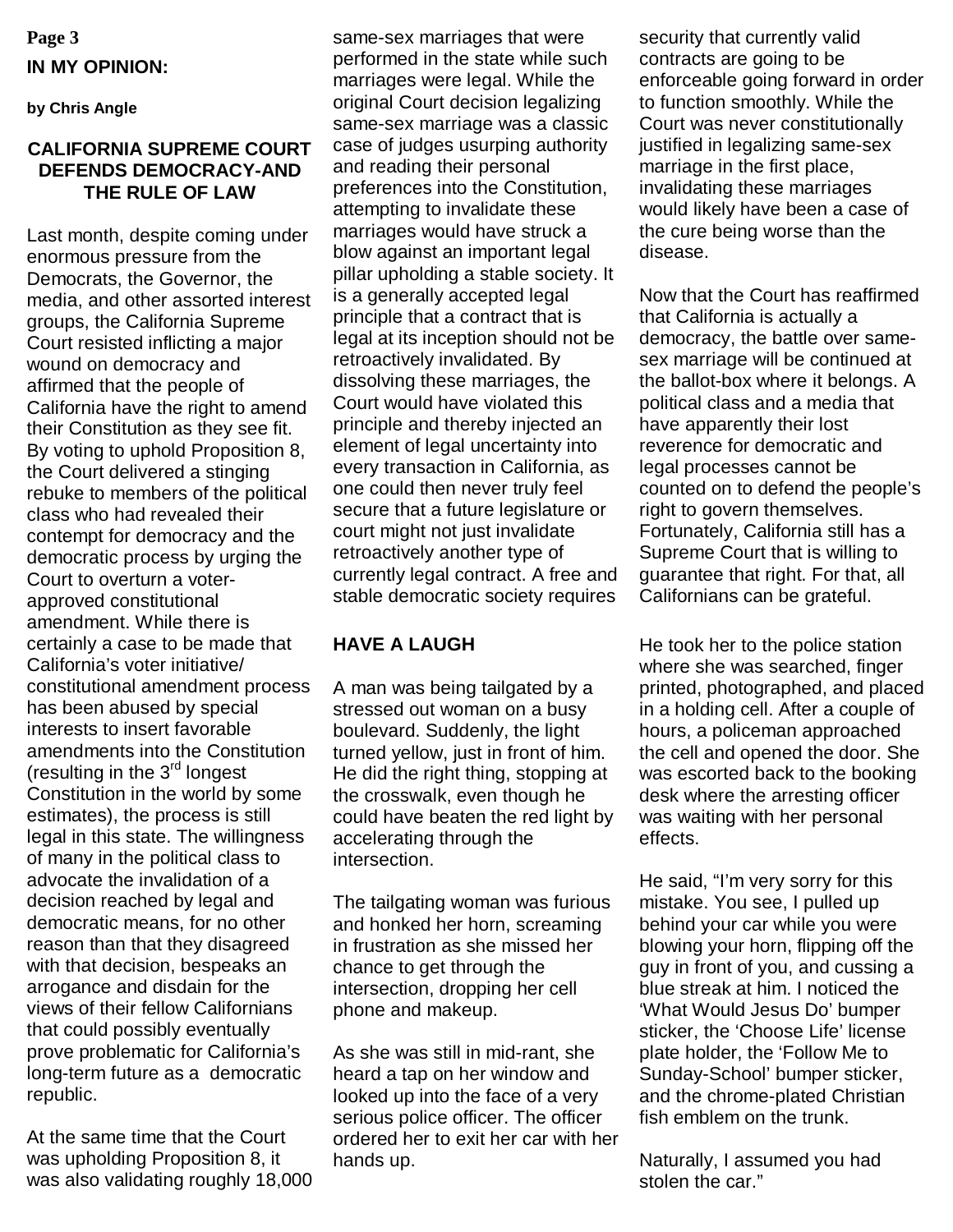**Page 4**



**THE SENATE CORNER** 

**Senator Dave Cox** 

#### **Budget Update**

Here we go again.

This was the universal refrain after the voters of California rejected Propositions 1A through 1E on the May 19th special election ballot.

By rejecting the proposed spending cap contained in Proposition 1A (which was tied to \$16 billion in extended sales and income tax increases), and the \$5 billion in borrowing from the State Lottery (Proposition 1C), California now faces a new budget deficit estimated between \$21 and \$25 billion.

It took the two houses of the Legislature and the Governor three months to reach the compromise that was rejected by the voters.

This time we do not have that much time to put together a revised budget for the 2009-2010 fiscal year. With revenues continuing to decline and the need for the state to borrow for usual cash flow purposes, a solution needs to be reached soon to assure bond holders that California will remain fiscally solvent during this very difficult time.

The Governor has stated his intent to propose more reductions in spending. The message he got from the voters was a rejection of tax increases to resolve this problem. I agree. You will recall that prior to the February compromise, I suggested that all 40 Senators be named to the Budget Committee. We needed then, and we certainly need now, to live within our means, prioritize spending, and change the way the Legislature does its business.

In addition, I felt the Legislature needed to do something to show job creators in our state that we wanted them to stay in California and expand locally. We have done nothing since then to give businesses the assurance that we want them to invest in our economy. Significant reform of the meal and rest period laws, and flexible overtime rules would have been a major step in that direction. Republican proposals to do that, however, were defeated by Democrats.

#### **DID YOU KNOW**

Did you know you can now pay your River City dues on line?

It's easy. Just set your computer browser to REPUBLICANS OF RIVER CITY, click on JOIN, and fill out the form. Then click on the SUBMIT button and fill in the credit card information.







**P P ublished by the Republicans of <b>P City: Republicans of River City:** 

Volume 2009, Issue 6 P. O. Box 1776 Carmichael, CA 95609-1776

Editor: Robert Evans Telephone 359-5741

### **Republicans of River City Board of Directors:**

Carl Burton, President Fred Hildebrand, Director Betty Axup, 1st Vice President Patty Hildebrand, Director Ed Gorre, 2nd Vice President Al Rogel, Director Cambria King, Membership Secretary Robert Evans, Treasurer Paul Green, Past President Chris Angle, Director Richard Eigenheer, Director Marian Higdon, Director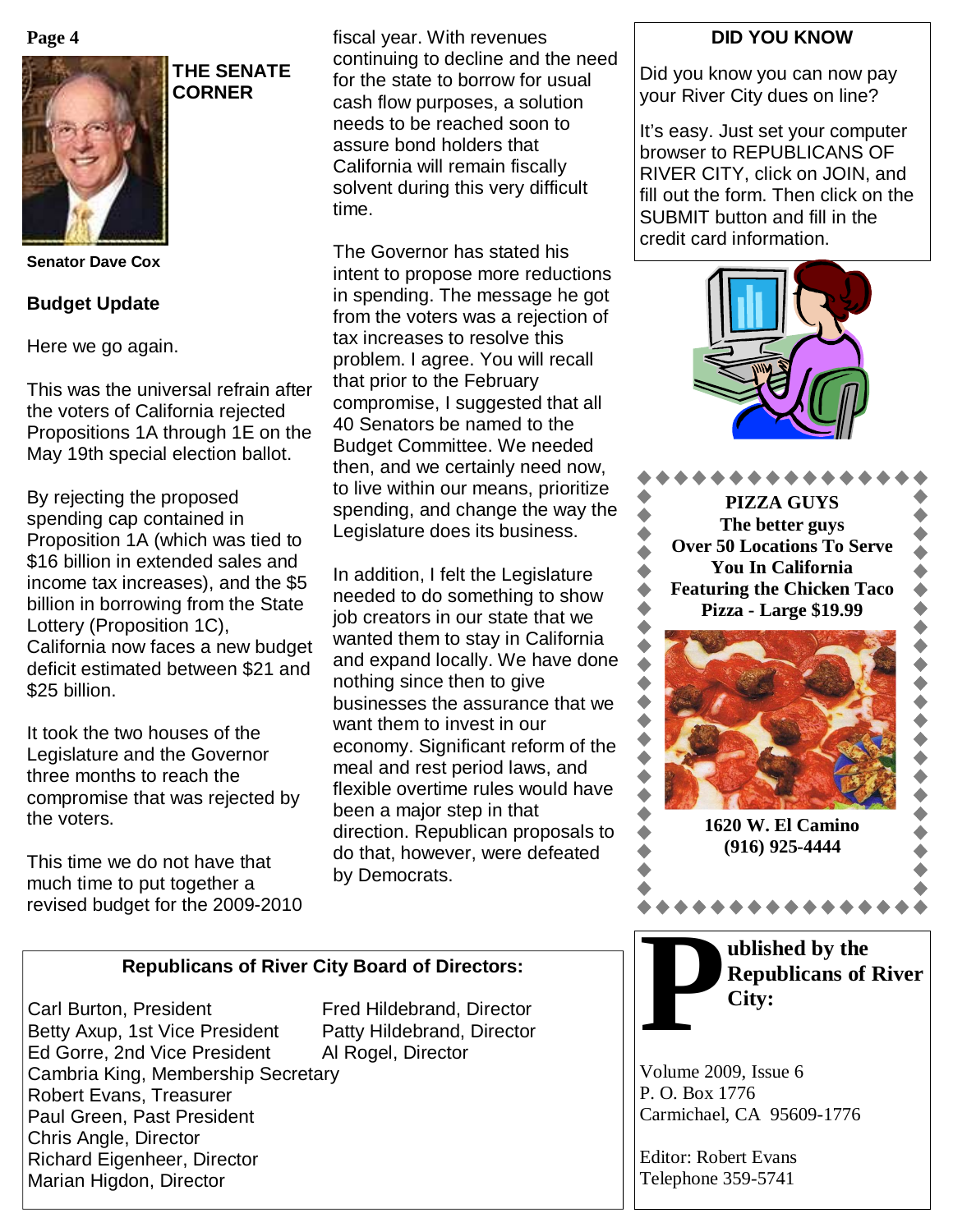## **THE GOVERNOR'S CORNER**  (Cont.)

must solve this deficit now or we will run out of cash.

Now, the controller has already said that the deadline is June 15th. In fact, this week I sat down with the controller and also with the treasurer. We all agreed that after June 15th every day of inaction jeopardizes our state's solvency and our ability to pay schools and teachers and to keep hospitals and ERs open.

I'm calling on the legislature to send me a budget immediately that closes the entire \$24 billion deficit. We cannot have a piecemeal approach here—we have done that in the past—or do it by steps or phases while praying that maybe our revenues come back and that our economy comes back. It won't happen. Such a miracle doesn't exist. The treasurer, the controller, the legislative analyst, the Department of Finance and also every economist, is saying that our revenues will continue to fall and our economy has not yet bottomed out. George Skelton from the Los Angeles Times put it best yesterday when he said, "There is no miracle cure; just cut deep and soon." That's exactly right.

We must stand up and deal with the realities, not blindly ignore them or live in denial. For decades Sacramento has kicked that can down the alley and ran away from the tough decisions. I think that time is over. There is absolutely no place left to hide. The days of gimmicks and the days of denial are literally over. California's day of reckoning is finally here.

**Page 5 Resection Club Example 2 Row, in the coming days and in recognized the Messenger Publishing** the coming weeks you will see all kinds of forces in Sacramento scrambling and doing the Kabuki and the song and dance up there, desperately trying to avoid reality and to avoid this day of reckoning. There will be television ads and commercials by the interest groups calling for higher taxes. You will see legislators calling for massive borrowing; as a matter of fact, the legislators already have called for that. And you will see huge demonstrations in front of the Capitol and around the Capitol continuing. Accusations will, of course, fly, of whose fault it is, finger pointing will be going on. And there will be accusations even—and I've heard accusations—that I'll try to shut down government, state government. I don't have to shut down state government, because when they don't produce a budget on time we will run out of cash and, therefore, our government will shut down by itself.

> So in the end the answer is just very simple. We have a \$24 billion gap and we must resolve this gap. This is the only way to do it. We must sit down, work together, Democrats and Republicans. We have no choices other than just confronting this reality.



**THE ASSEMBLY CORNER** 

**Assemblyman Niello** 

**Assemblyman Niello Recognizes The Messenger Publishing Group As The Small Business Of The Year** 

Assemblyman Roger Niello has

Group, and Publisher/Owner Paul Scholl as the 5th Assembly District Small Business of the Year.

The Messenger Publishing Group consists of four local newspapers: the Carmichael Times, the Natomas Messenger, the American River Messenger and The Mercury that provide the only conservative voice in the Capitol region.

Paul School began his publishing career over 25 years ago and has worked in a variety of settings from large corporate newspaper groups to small newspapers and magazines. Mr. Scholl has used all of his experience to produce the best in community newspapers promoting strong principals, strong families, love of country and the willingness to support and care for the community.

His newspapers not only provide a useful informative service to the citizens of the Sacramento area, but he has continued to support many non-profit organizations. The Messenger Publishing Group has assisted organizations such as the American Cancer Society, the ALS Society, the Alzheimer's Aid Society, Sacramento and the Sacramento Choral Society and Orchestra and many more. Paul Scholl has also supported the local Chamber of Commerce through their annual events and has helped local businesses succeed. Mr. Scholl was honored during a luncheon on Tuesday, May 26th, in Sacramento, organized by the California Small Business Association honoring small businesses from throughout the state.

"The Messenger Publishing Group has provided a voice for individuals, organizations, and businesses in the communities that I serve in the 5th Assembly District and even during these economic difficult times, the Messenger Publishing Group has prospered. Their focus on the community and non-profit organizations has made this a true community service newspaper and Paul Scholll should be commended," said Assemblyman Roger Niello.